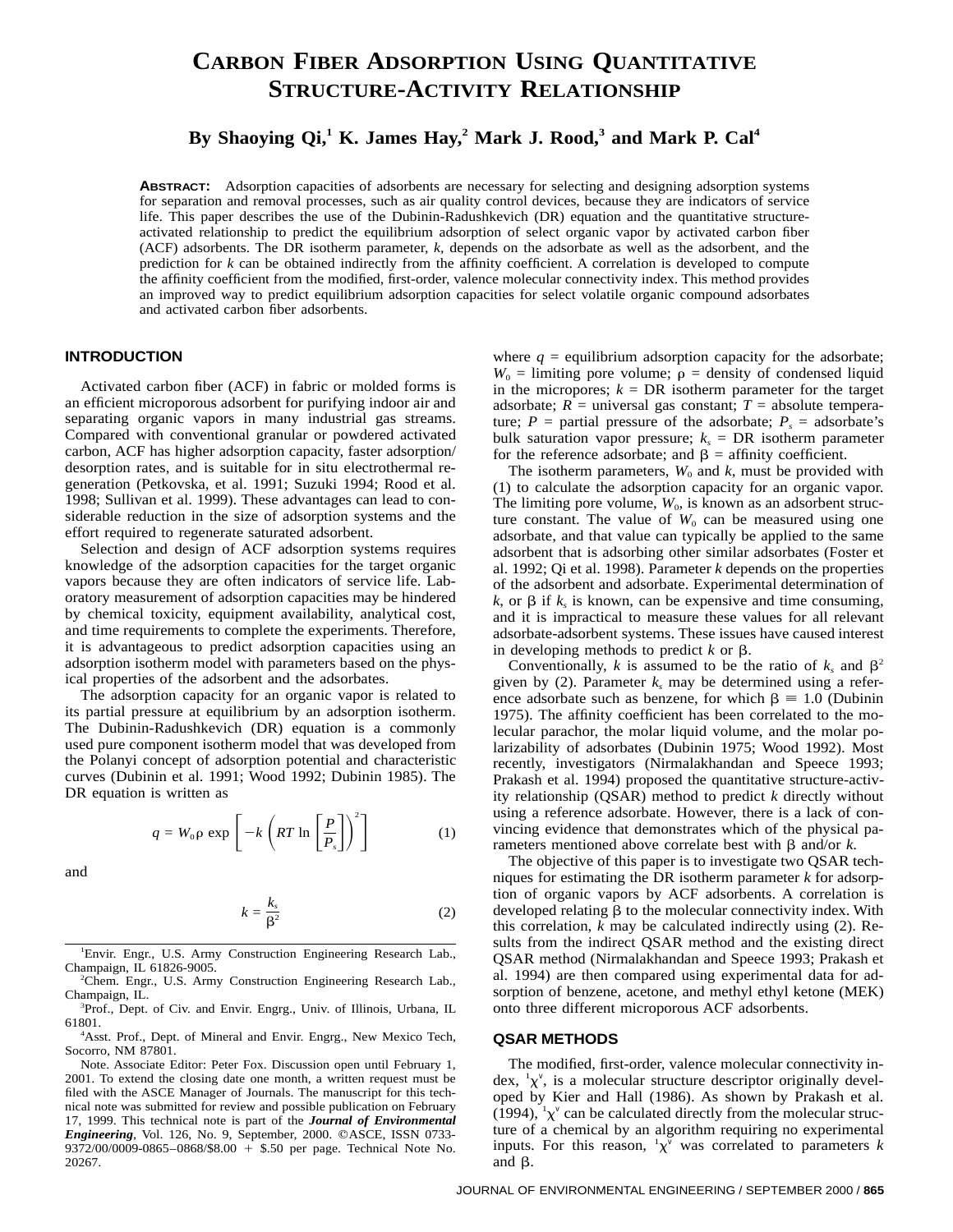In the direct QSAR method, *k* is assumed to be dependent on the adsorbate alone and practically independent of the adsorbent. By linear regression of the best-fit  $\hat{k}$  values versus  ${}^{1}\chi^{\nu}$ values, Nirmalakhandan and Speece (1993) developed the following correlation:

$$
\log k = 1.585 - 0.442^{1} \chi^{v}, (r^{2} = 0.924)
$$
 (3)

The units of  $k$  in (3) are  $10^{-8}$  mol<sup>2</sup>/cal<sup>2</sup>.

The best-fit *k* value was determined by minimizing the difference between equilibrium adsorption capacities predicted by the DR equation and the experimental adsorption isotherm values for select combinations of organic vapors and granular and powdered activated carbon adsorbents. As pointed out by Prakash et al. (1994), the advantage of this approach is that no reference chemical and experimental inputs are required to estimate *k*. However, to use the DR Equation,  $W_0$  must be known. The value for  $W_0$  may be determined from isotherm data using a representative adsorbate such as benzene or water vapors (Foster et al. 1992; Qi et al. 1998).

The indirect QSAR method uses the conventional approach that considers interactions between the adsorbate and adsorbent described by  $(2)$  with the independent parameters,  $k_s$  and  $\beta$ . The following correlation relates  $\beta$  to  $\chi^{\tilde{\nu}}$ .

$$
\beta = 0.3690^{1} \chi^{\nu} + 0.2729, (r^{2} = 0.967)
$$
 (4)

Eq. (4) was developed by linear regression of the best-fit *k* values versus  $\chi^v$  values, where the best-fit *k* values were determined using the experimental data of Cal (1995) for adsorption of benzene, acetone, and MEK onto three ACF adsorbents. The adsorbents were manufactured from cross-linked phenol-aldehyde fibers by American Kynol, Inc. (Table 1). The limiting pore volume,  $W_0$ , was determined simultaneously with *ks* using benzene as a reference chemical.

## **ANALYSIS OF QSAR METHODS**

The two QSAR methods were evaluated using the experimental data of Cal (1995) for adsorption of benzene, acetone, and MEK onto three different ACF adsorbents (Table 1). The adsorption experiments were performed using a gravimetric balance (Cahn Model 2000) at room temperature ( $\sim$ 25°C) and a total pressure of 1 atm (Cal 1995). There are nine adsorption isotherms that were generated with more than 100 data points using organic vapor concentrations in the ppmv range. The saturated vapor pressures of the organic compounds were estimated using the Wagner equation (Reid et al. 1986), and the density of the organic compound as a bulk liquid was determined by Beaton and Hewit (1989). For each adsorbent,  $W_0$ and  $k<sub>s</sub>$  (with  $\beta = 1.0$ ) were determined by minimizing the difference between the results from the DR equation and the benzene adsorption isotherm data.

Values for *k* estimated with the direct QSAR method (3) are compared with the corresponding *k* values estimated with the best-fit *k* values in Table 2. For adsorption of benzene, acetone, and MEK onto ACF-20 and ACF-25, the estimates by the direct QSAR and the best-fit *k* methods agree within a maximum difference of 16%. However, the differences in estimated *k* values are much higher for the three organic vapors that adsorbed onto ACF-15 (63–96% difference). This may result from not considering the adsorbate-adsorbent interactions. Consequently, the DR equation with *k* calculated by the direct QSAR method significantly underestimates the adsorption isotherms for the organic vapor-ACF-15 systems (Fig. 1). The average errors are 27, 35, and 62% for benzene, MEK, and acetone, respectively, when using the direct QSAR method to estimate *k*.

Table 2 also compares *k* values estimated with the indirect QSAR method and the best-fit *k* values. The *k* values estimated indirectly using (2) and (4) appear to agree well with the bestfit *k* values for the three adsorbates onto the three ACF adsorbents (11, 5, and 2% maximum differences for ACF-15, ACF-20, and ACF-25, respectively). This may be attributed to the consideration of both adsorbent and adsorbate by the indirect QSAR method. With the estimated *k* values and the DR equation, the adsorption isotherms are computed and compared with the measured isotherm data in Figs. 2–4. The DR equation agrees well with the measured isotherm data for adsorption of benzene and acetone onto the three ACF adsorbents. Similar results are shown for MEK on ACF-15 and ACF-20. However, the DR equation underestimates the ad-

**TABLE 1. Properties of Activated Carbon Fiber Adsorbents**

| Property                                                                                                                                                                          | <b>ACF-15</b><br>(2)                     | $ACF-20$<br>(3)              | <b>ACF-25</b><br>(4)                 |  |  |  |
|-----------------------------------------------------------------------------------------------------------------------------------------------------------------------------------|------------------------------------------|------------------------------|--------------------------------------|--|--|--|
| BET specific surface area $(P/P_s$ for N <sub>2</sub> $) = 10 - 5$ to 0.4 at 77 K) $(m^2/g)^a$<br>$C/H/O/N$ (mass percent) <sup>b</sup><br>Pore size with maximum volume $(nm)^c$ | 730<br>$92.8/1.04/6.12/\leq 0.05$<br>7.0 | 1.330<br>95.4/.68/3.92/<0.05 | 1.860<br>95.4/0.59/3.07/<0.05<br>9.0 |  |  |  |
| $\mathrm{a}$ Cal 1995                                                                                                                                                             |                                          |                              |                                      |  |  |  |

Cal 1995. b Foster et al. 1992.  $\mathrm{c}^{\mathrm{c}}$ Sun et al. 1998.

|  | TABLE 2. Comparison of Computed and Best-Fit DR Isotherm k Values <sup>a</sup> |
|--|--------------------------------------------------------------------------------|
|--|--------------------------------------------------------------------------------|

| Adsorbent<br>(1)                    | Chemical<br>(2)    | $W_{0}$<br>(cm <sup>3</sup> /g)<br>(3) | $\chi^{\nu}$<br>(4) | β<br>(5)     | Best-fit<br>k<br>(mole/KJ) $^2$<br>$(k \times 10^3)$<br>(6) | Direct QSAR<br>(mole/KJ) $^2$<br>$(k \times 10^3)$<br>(7) | Indirect QSAR<br>ĸ<br>(mole/KJ) $^2$<br>(8)    |
|-------------------------------------|--------------------|----------------------------------------|---------------------|--------------|-------------------------------------------------------------|-----------------------------------------------------------|------------------------------------------------|
| $ACF-15$                            | Benzene<br>Acetone | 0.457<br>0.457                         | 2.0<br>1.2          | 1.01<br>0.72 | $1.77^{\circ}$<br>3.85                                      | 2.87<br>6.47                                              | $1.73 \times 10^{-3}$<br>$3.46 \times 10^{-3}$ |
|                                     | MEK                | 0.457                                  | 1.76                | 0.92         | 1.87                                                        | 3.66                                                      | $2.08 \times 10^{-3}$                          |
| $ACF-20$                            | Benzene            | 0.715                                  | 2.0                 | 1.01         | 3.20                                                        | 2.87                                                      | $3.13 \times 10^{-3}$                          |
|                                     | Acetone            | 0.715                                  | 1.2                 | 0.72         | 5.96                                                        | 6.47                                                      | $6.24 \times 10^{-3}$                          |
|                                     | MEK                | 0.715                                  | 1.76                | 0.92         | 3.70                                                        | 3.66                                                      | $3.74 \times 10^{-3}$                          |
| $ACF-25$                            | Benzene            | 0.563                                  | 2.0                 | 1.01         | 3.42                                                        | 2.87                                                      | $3.35 \times 10^{-3}$                          |
|                                     | Acetone            | 0.563                                  | 1.2                 | 0.72         | 6.57                                                        | 6.47                                                      | $6.67 \times 10^{-3}$                          |
| الاستعمار والمتحدث المسمور المداورة | MEK                | 0.563                                  | 1.76                | 0.92         | 4.08                                                        | 3.66                                                      | $4.02 \times 10^{-3}$                          |

 $a^2k = 1.77 \times 10^{-3}$  (mole/KJ)<sup>2</sup>.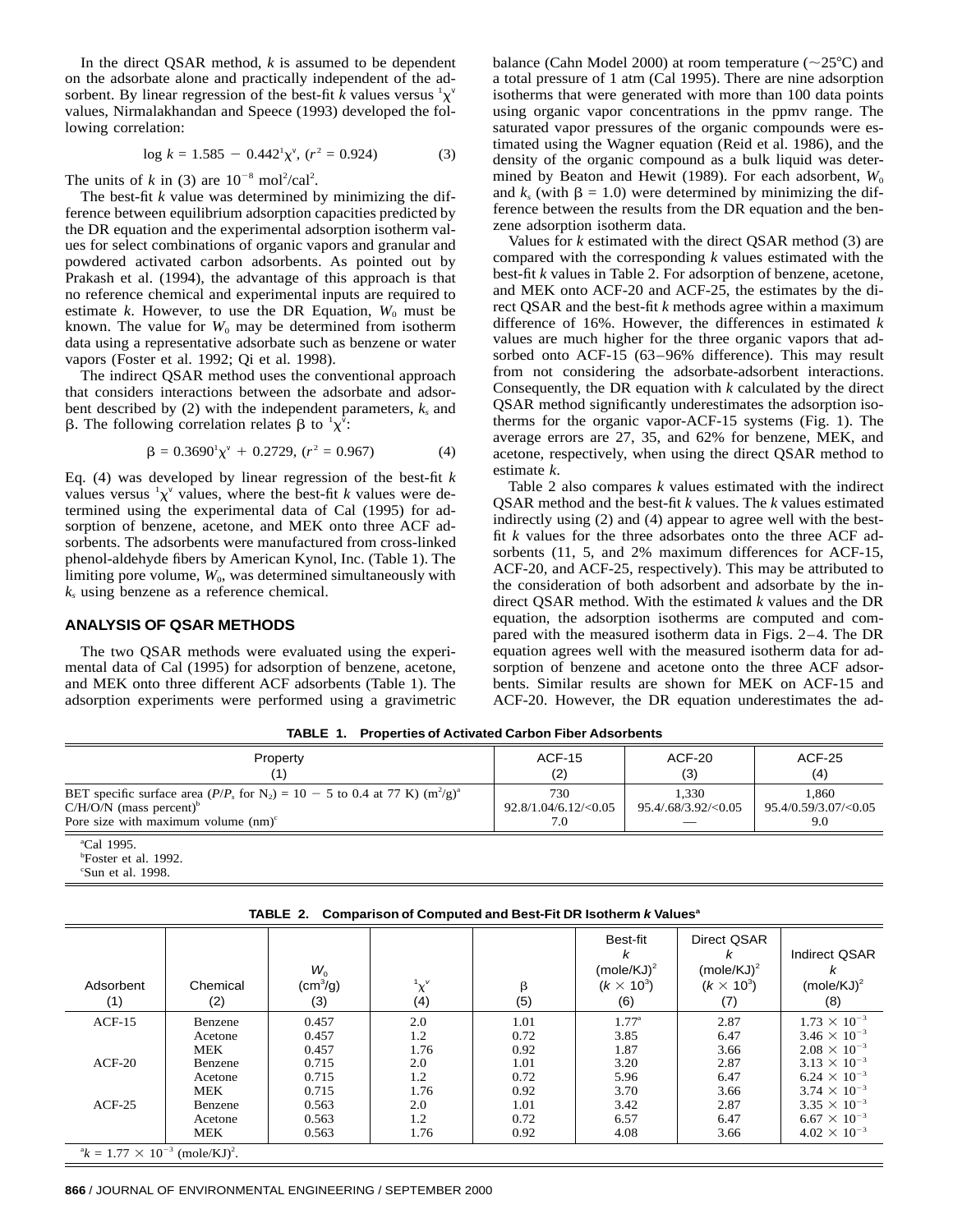sorption capacity for MEK on ACF-25 as the vapor concentration increases. The largest average error for any of the computed isotherms in Figs. 2–4 is 14%.

It is important to note that the original direct QSAR method was developed using a broad database while the indirect QSAR method presented here was developed using the limited ACF data of Cal (1995) to which it has also been compared. This may have contributed to the larger regression coefficients,  $r<sup>2</sup>$ , of the indirect method compared with the direct method.

In this study, benzene was used as the reference chemical, although theoretically any chemical can be chosen. Benzene is nonpolar, while acetone and MEK are polar. The reasonable approximations of the adsorption data for these three organic vapors by the indirect QSAR method indicate that the chemical polarity has a limited effect on  $\beta$ .

Table 3 compares the values for  $\beta$  estimated using three different predictive methods for selected organic vapors. These methods are correlations relating  $\beta$  to the molecular connectivity index, the molecular parachor, and the molar polarizability, respectively. A detailed description of the molecular parachor method and the polarizability method are available in the literature (Dubinin 1975; Dubinin 1991; Cal 1995). As shown in Table 3, the three methods provide similar estimates for  $\beta$ . The estimated  $\beta$  values by the indirect QSAR method can be linearly correlated with those estimated by the other two methods with a regression coefficient of  $r^2 = 0.97$ . This



**FIG. 1. Measured and Computed Adsorption Isotherms Using DR Equation with k Values from Direct QSAR Method for Benzene, Acetone, and MEK on ACF-15 Systems**



**FIG. 2. Measured and Computed Adsorption Isotherms Using DR Equation with k Values from Indirect QSAR Method for Benzene on 3 ACF Adsorbents**



**FIG. 3. Measured and Computed Adsorption Isotherms Using DR Equation with k Values from Indirect QSAR Method for Acetone on 3 ACF Adsorbents**



**FIG. 4. Measured and Computed Adsorption Isotherms Using DR Equation with k Values from Indirect QSAR Method for MEK on 3 ACF Adsorbents**

TABLE 3. Values<sup>a</sup> for Affinity Coefficient Estimated Using Se**lect Methods and Organic Vapors**

| Chemical<br>(1)                                      | <b>Indirect QSAR</b><br>(2) | Parachor<br>(3) | Polarizability<br>(4) |  |  |
|------------------------------------------------------|-----------------------------|-----------------|-----------------------|--|--|
| Acetaldehyde                                         | 0.53                        | 0.65            | 0.43                  |  |  |
| Acetone                                              | 0.72                        | 0.78            | 0.61                  |  |  |
| <b>Benzene</b>                                       | 1.01                        | 1.00            | 1.00                  |  |  |
| Ethyl Chloride                                       | 0.83                        | 0.72            | 0.873                 |  |  |
| <b>MEK</b>                                           | 0.92                        | 0.96            | 0.81                  |  |  |
| Tetrachloride                                        | 1.11                        |                 | 1.12                  |  |  |
| Toluene                                              | 1.16                        | 1.19            | 1.20                  |  |  |
| P-xylene                                             | 1.31                        | 1.38            | 1.38                  |  |  |
| <sup>a</sup> Based on benzene as reference chemical. |                             |                 |                       |  |  |

suggests that the indirect QSAR method should be useful beyond the limited database tested here.

### **SUMMARY AND CONCLUSIONS**

This paper demonstrates the use of the Dubinin-Radushkevich (DR) equation and the quantitative structure-activated relationship (QSAR) methods to estimate the adsorption capacities of select organic vapors and activated carbon fiber (ACF) adsorbents. Two QSAR methods are evaluated using the experimental data for adsorption of benzene, acetone, and methyl